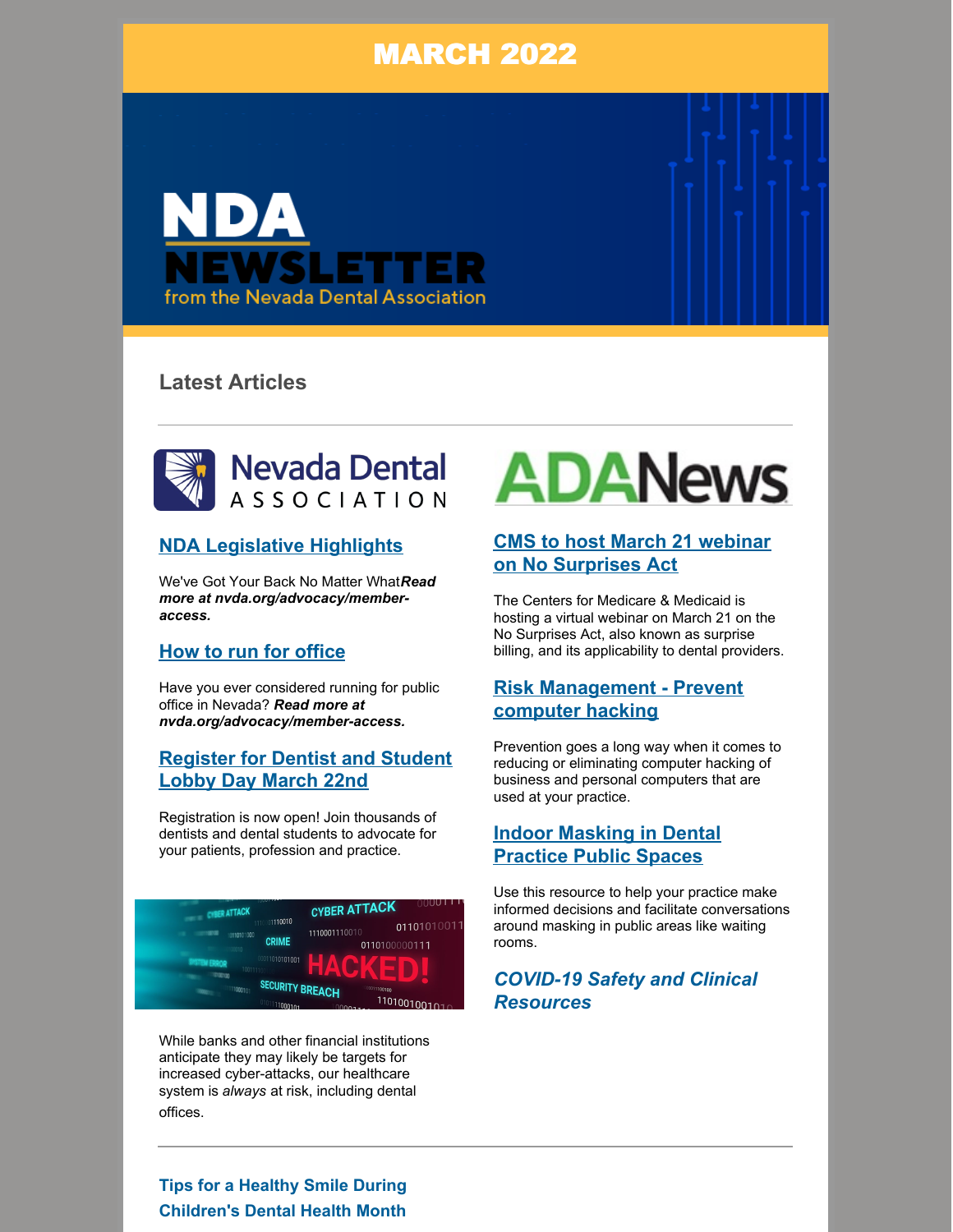Our very own Dr. Kellie McGinley was interviewed last month by the Public News Service for the ADA Children's Health Month! You can hear the interview and read the story online!

#### *[Listen](https://www.publicnewsservice.org/2022-02-22/health/tips-for-a-healthy-smile-during-childrens-dental-health-month/a77970-1) Now*



## **New Dentists Resources**

**Seeing [leadership](https://newdentistblog.ada.org/we-want-you-seeing-leadership-through-two-female-leaders-lenses-in-honor-of-womens-history-month-part-2/) through two female leaders' lenses in honor of Women's History Month (Part 2)**

Here's an excerpt of my interview with Dr. Robin Gallerdi, president of the south suburban branch of the Chicago Dental Society, who shared her views on leadership.

# **Refinance your student loans and save [thousands](https://www.adamemberadvantage.com/en/endorsed-programs/student-loan-refinancing)**

Qualifying ADA Members receive a 0.25% rate reduction to Laurel Road's already low rates for the life of the loan.

#### **[Establish](https://www.ada.org/-/media/project/ada-organization/ada/ada-org/files/publications/new-dentist-news/ndn_march2022_v4.pdf?rev=39dff205240a421ab5300674161b954c&hash=10C9E4AA93D2810D6E554F109DDD7308) your target salary and absolute bottom line**

See tips from the ADA for a smooth negotiation that results in a win-win situation.

#### **[Redistricting](https://toothtalkshow.com/) and the 2022 Midterms Tooth Talk**

Hear the latest podcast episodes.



# **ADA's [Guidelines](https://www.ada.org/publications/guidelines-for-practice-success) for Practice Success**

Running a successful dental practice presents new challenges every day. The ADA's Guidelines for Practice Success (GPS) delivers the resources you need to achieve your practice goals.

#### **[Emergency](https://www.ada.org/resources/practice/practice-management/emergency-planning-and-disaster-recovery-planning-in-the-dental-office) Planning**

Emergency planning and disaster recovery planning in the dental office is essential to your preparation for the unknown events that can occur.

#### **New [Dentist](https://www.ada.org/publications/new-dentist-news) News**

Providing the latest news and stories that are specifically relevant to our new dentists.

*[More](https://www.ada.org/publications/new-dentist-news/new-dentist-news-current-issue)*

# **Member Benefits Highlights**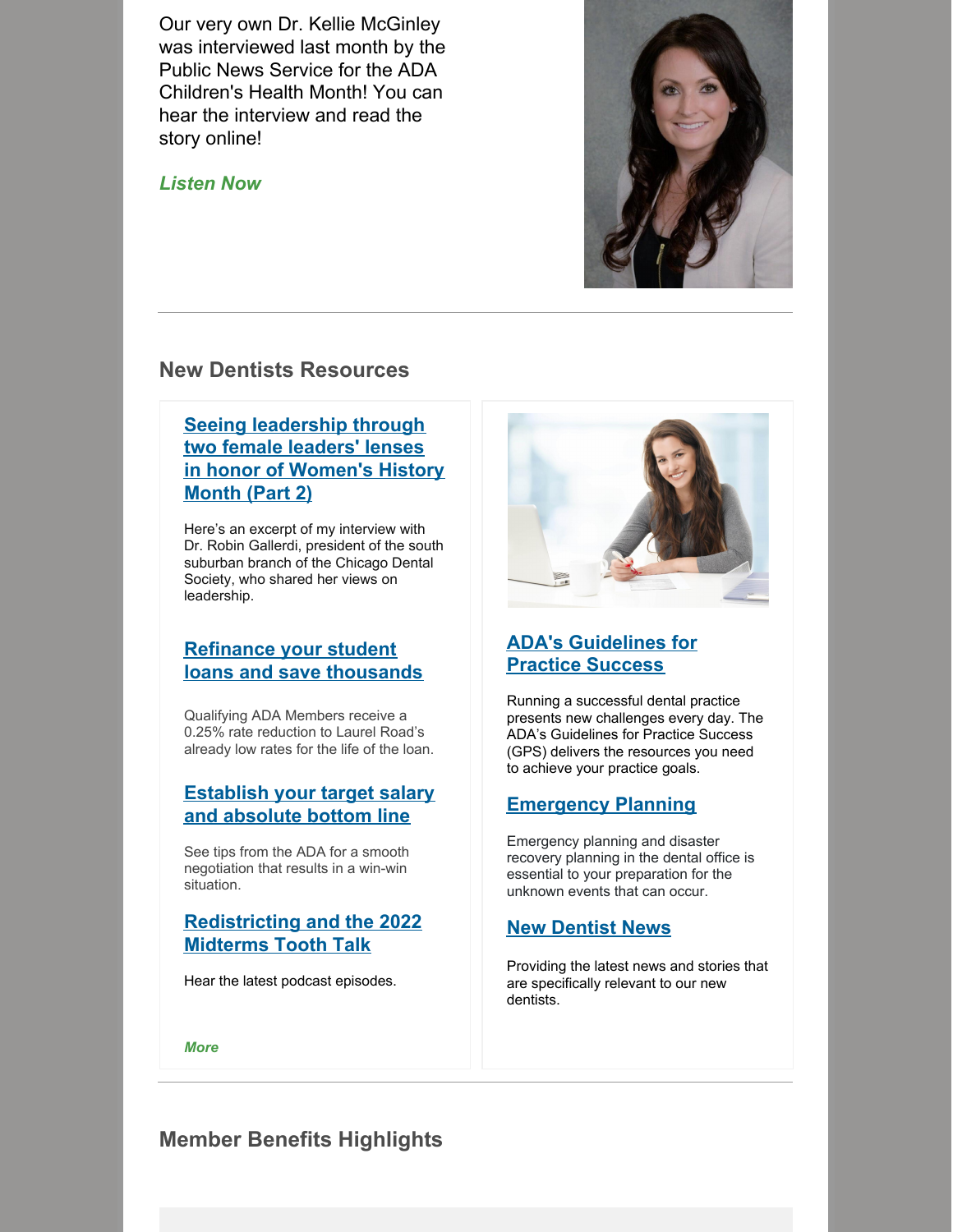

thousands of dollars a year in<br>supply costs, and they have the same high-quality products we already use! Dr. Scott Sutter, Owner Northern Nevada Endodontics



HENRY SCHEIN "I love accessing TDSC with my NDA membership. It saves us

# **Member Testimonial TDSC**

TDSC is a member led organization built to provide consistent, competitive pricing on dental supplies to members of organized dentistry regardless of practice size.

#### *[Sign](https://www.nvda.org/membership/affiliated-products) Up Now*



**Association Health Plans**

Now more than ever, there is value and comfort in knowing you and your family have access to quality, comprehensive health care – Prominence can help.



#### **Commercial Property Insurance**

The Dentists Insurance Company (TDIC) provides Employment Practice Liability, Commercial Property, Health, and Disability Insurance.

#### **Credit Card Processing with Best Card**

**Credit Card Processing** 

The average dental practice is saving \$1,860 per year with Best Card, a 27% savings!

# **Upcoming Events**



# **NDA Summer Meeting 2022**

#### **Hilton Lake Las Vegas**

June 17-18, 2022 1600 Lake Las Vegas Pkwy Henderson, NV 89011 [\(702\)](https://www.google.com/search?q=bears%27 best&rlz=1C1CHBF_enUS722US722&oq=bears%27+best&aqs=chrome..69i57.4925j0j7&sourceid=chrome&ie=UTF-8&tbs=lf:1,lf_ui:1&tbm=lcl&sxsrf=ALeKk02TFg5-dXkQBM-tuzcMKl4ACf9U6w:1628537098079&rflfq=1&num=10&rldimm=2530083513829961699&lqi=CgtiZWFycycgYmVzdEiYqJa95YCAgAhaFBAAEAEYABgBIgpiZWFycyBiZXN0kgELZ29sZl9jb3Vyc2WqARIQASoOIgpiZWFycyBiZXN0KAA&phdesc=dOcUnJ8j_ZE&ved=2ahUKEwjQ2e-51aTyAhVSQBoKHa8cDQ8QvS4wAXoECA4QOA&rlst=f#) 568-8965 Registration: TBA

*nvda.org/events*

#### **NNDS Executive [Committee](https://www.nndental.org/meetings-events) Meeting** Tue, Apr 5, 2022 5:30 PM - 7:00 PM

#### **NNDS General [Membership](https://www.nndental.org/meetings-events) Dinner**

**Meeting** Thu, Apr 7, 2022 6:00 PM - 9:00 PM

#### **NNDS CE [Course](https://www.nndental.org/meetings-events/2022/04/08/default-calendar/ce-course)**

**"But Aren't They Just Baby Teeth?" Presented by Dr. Greg Psaltis**

#### **SNDS Dinner Meeting: GPR [Presentations](https://snds.ticketspice.com/april-dinner-meeting) and Annual Elections**

Legacy Golf Club 130 Par Excellence Dr., Henderson, NV 89074 Thur, Apr 21st 5:30 PM

#### **SNDS [Mentorship](https://www.sndsonline.org/snds-calendar) Panel Discussion**

Free for students and members Zoom Wed, May 25th